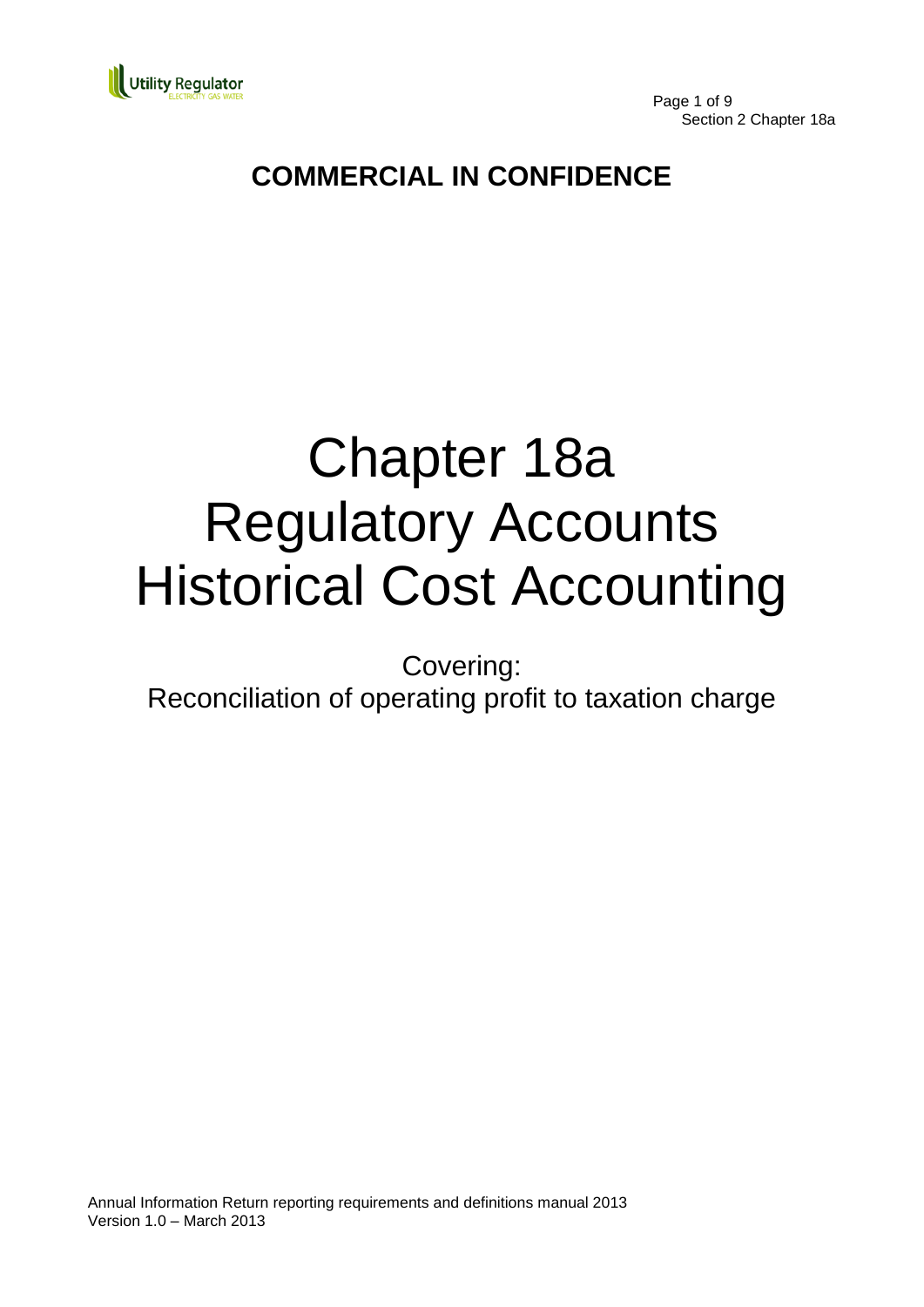

## **Chapter 18a Regulatory Accounts Historical Cost Accounting**

#### **Guidance**

The return requirements relate to the appointed business and table 18a is no exception. It should be completed for the appointed business only.

This table has three blocks and a total of 22 lines. It covers the elements that go into the calculation of the tax charge starting at the historic cost operating profit level. The analysis covers all the adjustments required to determine trading profit in lines 2 to 4. All additions and deductions to trading profit are split between the appropriate categories to determine trading profit for tax purposes in lines 6 to 16.

The table should reflect the amounts in the tax computation for HMRC; i.e. the tax charge based on the statutory accounts under IFRS.

NI Water should ensure that values for historic cost depreciation, infrastructure renewals charge and operating profit in this table are consistent with other tables. All deductions and additions calculated should be consistent with the values in table 18b (Allocation of Capital Expenditure for tax purposes).

All deductions to trading profit for tax purposes should be included in lines 6 to 12 and should represent all deductions agreed with the HMRC and any deductions expected to be received.

All additions to trading profit for tax purposes should be included in lines 14 to 15 and should represent all additions agreed with the HMRC and any additions expected to be received.

#### **Company commentary**

We need to understand significant variations from the estimates that underpinned the tax charges reported in the previous year. Detailed explanations and reconciliations are required in situations where:

- The difference between the current tax charge arising from the submitted computations and that reported in the relevant years' accounts is more than 10%; or
- The difference in any individual item collected in table 18a and 18b is more than 20%.

NI Water should:

- Amend the lines relating to prior years for any alterations which may have occurred since the AIR12 submission for example due to HMRC determinations or changes made by NI Water in its tax computations or other reasons. NI Water should include explanation for these alterations in its supporting commentary.
- Explain what computations have been agreed with HMRC in the current reporting year/prior years and those that are still subject to agreement.
- Highlight any significant changes in allocations for tax purposes that have arisen as a result of the agreement of computations in the current reporting year/ prior years.
- If line 12 'Other deductions' is populated, provide details of what this relates to.
- Provide a reconciliation of table 18b line 6 (capitalised revenue expenditure deducted in the year of spend) to table 18a line 4. This should include the levels of IRE in table 18b line 6 and the corresponding amount of IRC in table 18a line 4.
- If line 15 'Other additions' is populated, provide details of what this relates to.
- Detail any difference between line 17 (Trading profit for tax) and line 18 (Adjusted trading profit for tax) along with full explanations of what the difference relates to.
- If any tax credits have been received relating to previous years, explain how these have arisen.
- If any tax losses have been received from within the group (if such exists), detail the amounts and confirm if these have been paid for or received at nil charge.

Annual Information Return reporting requirements and definitions manual 2013 Version 1.0 – March 2013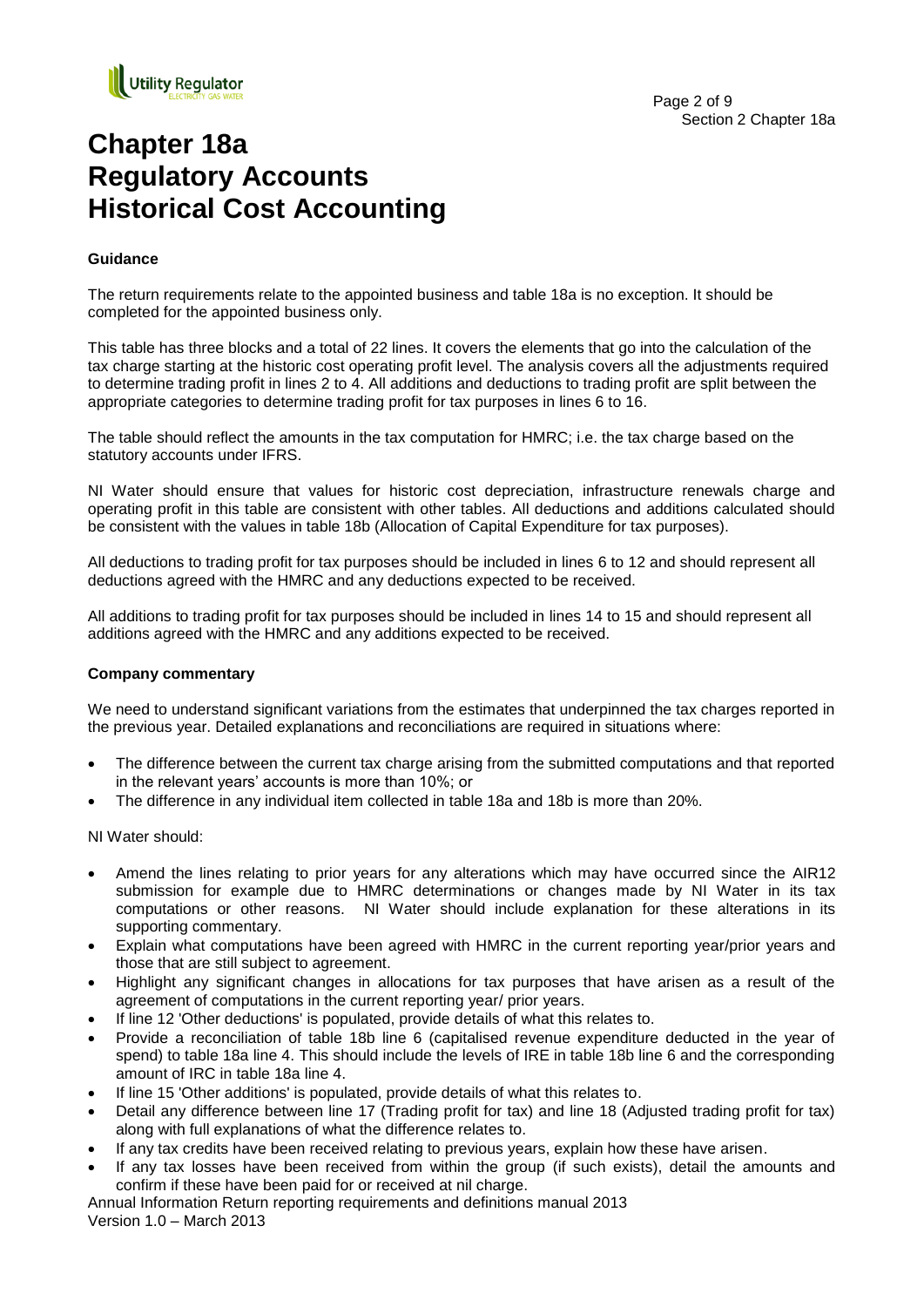

#### Page 3 of 9

Section 2 Chapter 18a

- Include a reconciliation of the differences between the effective tax rates and the standard rate of tax. Explanation should be provided on any large movements or unusual variances shown in these reconciliations.
- Explain any differences between the interest charge reported in line 8 and that reported in table 18 for the previous year.
- If line 21 (Payments for group relief) is populated; provide details on how the amount has been calculated e.g. at full tax value.
- Explain and detail the PPP element of any line in the table.

#### **Guidance for Auditors**

See "Auditors' guidance", part F, "Taxation".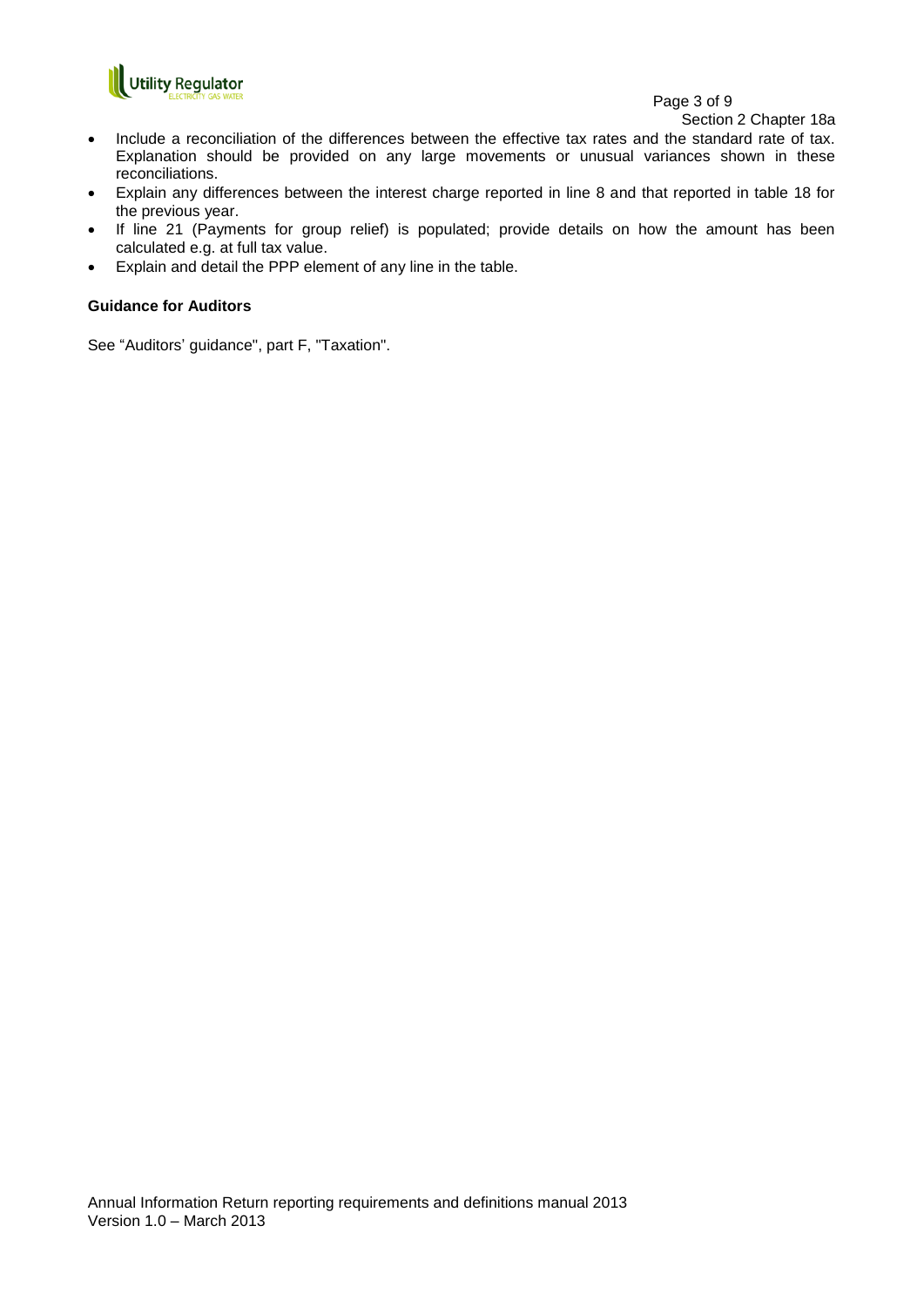

## **Table 18a line definitions**

#### **A CALCULATION OF TRADING PROFIT**

|                        | <b>HCA</b> Operating profit                 | £m | 3dp |
|------------------------|---------------------------------------------|----|-----|
| <b>Definition</b>      | Historic cost operating profit              |    |     |
| <b>Primary Purpose</b> | Informing future price limit determinations |    |     |
| <b>Processing rule</b> | Copied: from table 18 line 5                |    |     |
| <b>Responsibility</b>  | <b>Regulatory Finance Team</b>              |    |     |

| 12                     | <b>Total HCA Depreciation</b>                                       | £m. | 3d <sub>p</sub> |
|------------------------|---------------------------------------------------------------------|-----|-----------------|
| <b>Definition</b>      | Total Historic cost depreciation charge for the year to be added    |     |                 |
|                        | back to operating profit to derive trading profit for tax purposes. |     |                 |
| <b>Primary Purpose</b> | Informing future price limit determinations                         |     |                 |
| <b>Processing rule</b> | Calculated: Table 18 line 3 multiplied by -1                        |     |                 |
| <b>Responsibility</b>  | <b>Regulatory Finance Team</b>                                      |     |                 |

|                        | Infrastructure renewals charge (or relevant                                                                                                                                     | £m | 3dp |
|------------------------|---------------------------------------------------------------------------------------------------------------------------------------------------------------------------------|----|-----|
|                        | adjustment)                                                                                                                                                                     |    |     |
| <b>Definition</b>      | Total infrastructure renewals charge (or relevant adjustment) for                                                                                                               |    |     |
|                        | the year to be added back to operating profit to derive trading                                                                                                                 |    |     |
|                        | profit for tax purposes.                                                                                                                                                        |    |     |
| <b>Primary Purpose</b> | Informing future price limit determinations                                                                                                                                     |    |     |
| <b>Processing rule</b> | May be copied from table 33 line 7 or input value if not equal to<br>table 33 line 7. In the event of an input value being used; please<br>provide basis and rationale applied. |    |     |
| <b>Responsibility</b>  | <b>Regulatory Finance Team</b>                                                                                                                                                  |    |     |

|                        | Deduction for capitalised revenue expenditure                                                               | £m | 3dp |
|------------------------|-------------------------------------------------------------------------------------------------------------|----|-----|
| <b>Definition</b>      | Amount of deduction available relating to total capitalised revenue<br>expenditure net of grants, e.g. IRE. |    |     |
| <b>Primary Purpose</b> | Informing future price limit determinations                                                                 |    |     |
| <b>Processing rule</b> | Input (negative number)                                                                                     |    |     |
| <b>Responsibility</b>  | <b>Regulatory Finance Team</b>                                                                              |    |     |

|                        | Trading profit                              | £m | 3dp |
|------------------------|---------------------------------------------|----|-----|
| <b>Definition</b>      | Trading profit for tax purposes             |    |     |
| <b>Primary Purpose</b> | Informing future price limit determinations |    |     |
| <b>Processing rule</b> | Calculated field: sum of lines 1 to 4.      |    |     |
| <b>Responsibility</b>  | <b>Regulatory Finance Team</b>              |    |     |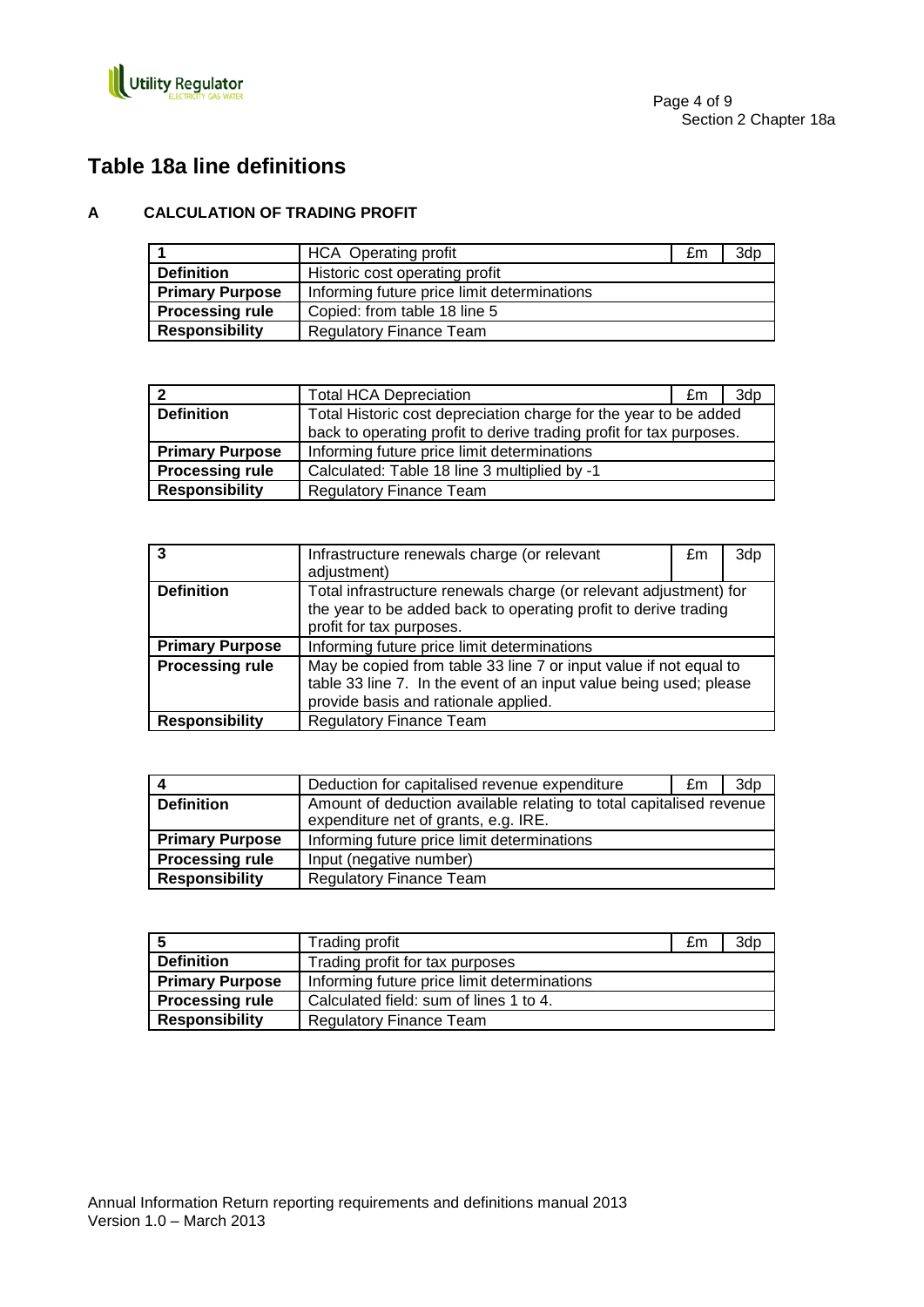

#### **B DEDUCTIONS TO TRADING PROFIT**

| 6                      | Depreciation on capitalised revenue expenditure -<br>Non-infra                                                                                                                                                                                       | £m | 3dp |
|------------------------|------------------------------------------------------------------------------------------------------------------------------------------------------------------------------------------------------------------------------------------------------|----|-----|
| <b>Definition</b>      | The amount of depreciation on capital expenditure identified in<br>table 18b, line 7 in this and in previous years, which is allowed as<br>a deduction for tax purposes. This is the total depreciation allowed<br>this year on assets of this type. |    |     |
| <b>Primary Purpose</b> | Informing future price limit determinations                                                                                                                                                                                                          |    |     |
| <b>Processing rule</b> | Input field (positive number)                                                                                                                                                                                                                        |    |     |
| <b>Responsibility</b>  | <b>Regulatory Finance Team</b>                                                                                                                                                                                                                       |    |     |

|                        | Depreciation - capitalised revenue expenditure -<br>Infra                                                                                                                                                                                            | £m | 3dp |
|------------------------|------------------------------------------------------------------------------------------------------------------------------------------------------------------------------------------------------------------------------------------------------|----|-----|
| <b>Definition</b>      | The amount of depreciation on capital expenditure identified in<br>table 18b, line 8 in this and in previous years, which is allowed as<br>a deduction for tax purposes. This is the total depreciation<br>allowed this year on assets of this type. |    |     |
| <b>Primary Purpose</b> | Informing future price limit determinations                                                                                                                                                                                                          |    |     |
| <b>Processing rule</b> | Input field (positive number)                                                                                                                                                                                                                        |    |     |
| <b>Responsibility</b>  | Regulatory Finance Team                                                                                                                                                                                                                              |    |     |

| 8                      | Total interest charge                                                                                                                                                                                                                                                                                                                                                                                                                                                                                                                                                              | £m | 3dp |
|------------------------|------------------------------------------------------------------------------------------------------------------------------------------------------------------------------------------------------------------------------------------------------------------------------------------------------------------------------------------------------------------------------------------------------------------------------------------------------------------------------------------------------------------------------------------------------------------------------------|----|-----|
| <b>Definition</b>      | The net amount of interest payable by NI Water in the year. This<br>should include interest on:<br>overdrafts:<br>loans (from all sources); and<br>$\bullet$<br>debenture stock,<br>less interest receivable in the year. This includes interest on<br>cash balances;<br>$\bullet$<br>loans to other group companies or third parties;<br>٠<br>the interest element on finance leases; and<br>$\bullet$<br>other investments.<br>It should exclude any amounts of interest charges calculated<br>under FRS17.<br>Note: Net interest charged should be entered as a positive number |    |     |
| <b>Primary Purpose</b> | Informing future price limit determinations                                                                                                                                                                                                                                                                                                                                                                                                                                                                                                                                        |    |     |
| <b>Processing rule</b> | Input field                                                                                                                                                                                                                                                                                                                                                                                                                                                                                                                                                                        |    |     |
| <b>Responsibility</b>  | <b>Regulatory Finance Team</b>                                                                                                                                                                                                                                                                                                                                                                                                                                                                                                                                                     |    |     |

| ı9                     | Capital allowances utilised - general pool                                           | £m | 3dp |
|------------------------|--------------------------------------------------------------------------------------|----|-----|
| <b>Definition</b>      | Total Capital Allowances utilised in the year relating to the general<br>(25%) pool. |    |     |
| <b>Primary Purpose</b> | Informing future price limit determinations                                          |    |     |
| <b>Processing rule</b> | Input field (positive number)                                                        |    |     |
| <b>Responsibility</b>  | <b>Regulatory Finance Team</b>                                                       |    |     |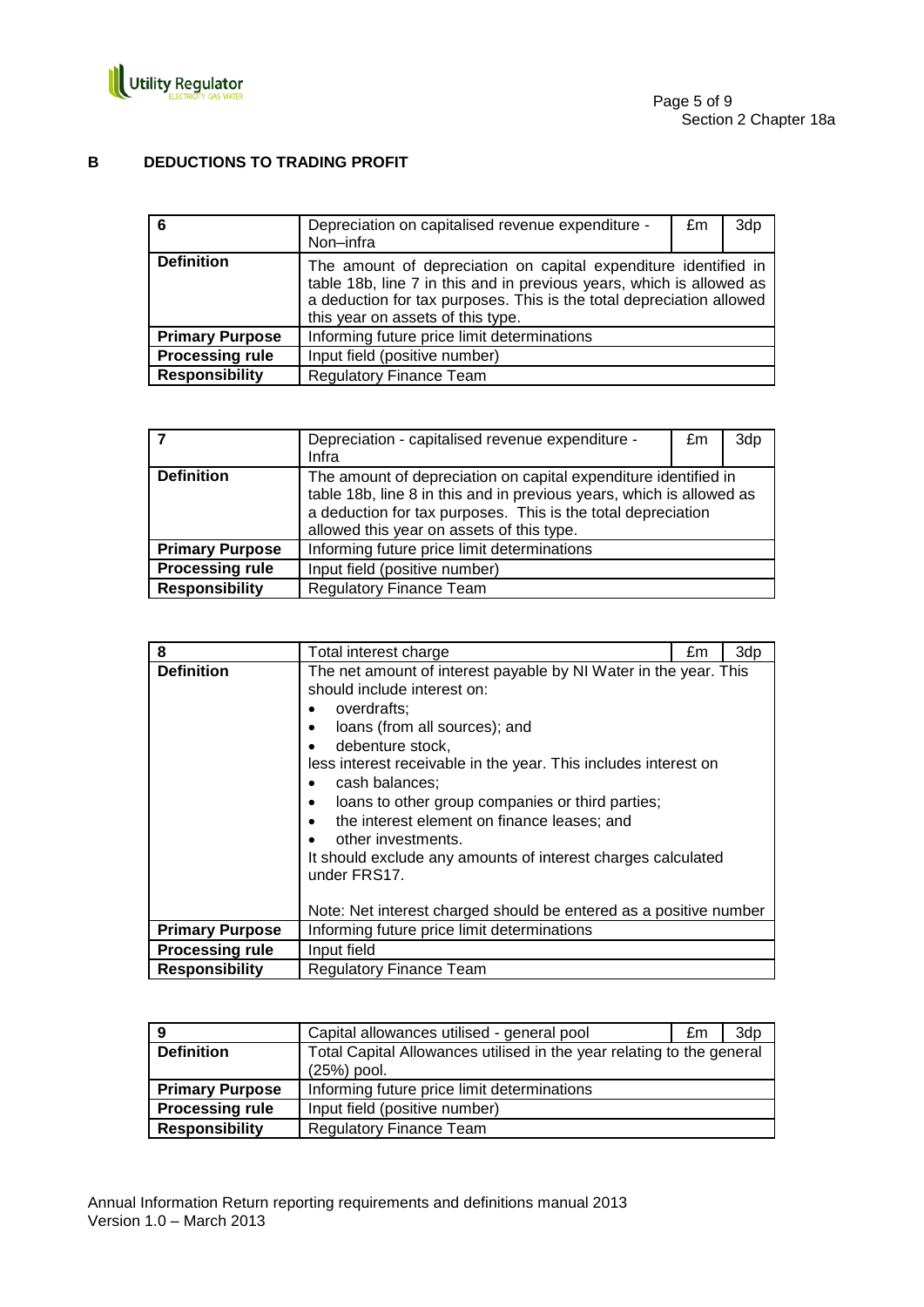

Page 6 of 9 Section 2 Chapter 18a

| 10                     | Capital allowances utilised - long life pool                                            | £m | 3dp |
|------------------------|-----------------------------------------------------------------------------------------|----|-----|
| <b>Definition</b>      | Total capital allowances utilised in the year relating to the long life<br>$(6%)$ pool. |    |     |
| <b>Primary Purpose</b> | Informing future price limit determinations                                             |    |     |
| <b>Processing rule</b> | Input field (positive number)                                                           |    |     |
| <b>Responsibility</b>  | <b>Regulatory Finance Team</b>                                                          |    |     |

| 11                     | Industrial building allowance utilised              | £m | 3dp |
|------------------------|-----------------------------------------------------|----|-----|
| <b>Definition</b>      | Industrial building allowance utilised in the year. |    |     |
| <b>Primary Purpose</b> | Informing future price limit determinations         |    |     |
| <b>Processing rule</b> | Input field (positive number)                       |    |     |
| <b>Responsibility</b>  | <b>Regulatory Finance Team</b>                      |    |     |

| 12                     | Other deductions                                                                            | £m | 3dp |
|------------------------|---------------------------------------------------------------------------------------------|----|-----|
| <b>Definition</b>      | Deductions allowed from trading profit for tax purposes not<br>covered under lines 6 to 11. |    |     |
| <b>Primary Purpose</b> | Informing future price limit determinations                                                 |    |     |
| <b>Processing rule</b> | Input field (positive number)                                                               |    |     |
| <b>Responsibility</b>  | <b>Regulatory Finance Team</b>                                                              |    |     |

| 13                     | Total deductions                            | £m | 3dp |
|------------------------|---------------------------------------------|----|-----|
| <b>Definition</b>      | Total deduction from trading profit allowed |    |     |
| <b>Primary Purpose</b> | Informing future price limit determinations |    |     |
| <b>Processing rule</b> | Calculated field: sum of lines 6 to 12.     |    |     |
| <b>Responsibility</b>  | <b>Regulatory Finance Team</b>              |    |     |

#### **C ADDITIONS TO TRADING PROFIT**

| 14                     | Grants and contributions taxable on receipt               | £m | 3dp |
|------------------------|-----------------------------------------------------------|----|-----|
| <b>Definition</b>      | Grants and contributions taxable on receipt               |    |     |
| <b>Primary Purpose</b> | Informing future price limit determinations               |    |     |
| <b>Processing rule</b> | Calculated field: table 18b line 11 multiplied by minus 1 |    |     |
| <b>Responsibility</b>  | <b>Regulatory Finance Team</b>                            |    |     |

| 15                     | Other additions                                                   | £m | 3dp |
|------------------------|-------------------------------------------------------------------|----|-----|
| <b>Definition</b>      | Other additions required to trading profits for tax purposes, not |    |     |
|                        | covered under line 14.                                            |    |     |
| <b>Primary Purpose</b> | Informing future price limit determinations                       |    |     |
| <b>Processing rule</b> | Input field (positive number)                                     |    |     |
| <b>Responsibility</b>  | <b>Regulatory Finance Team</b>                                    |    |     |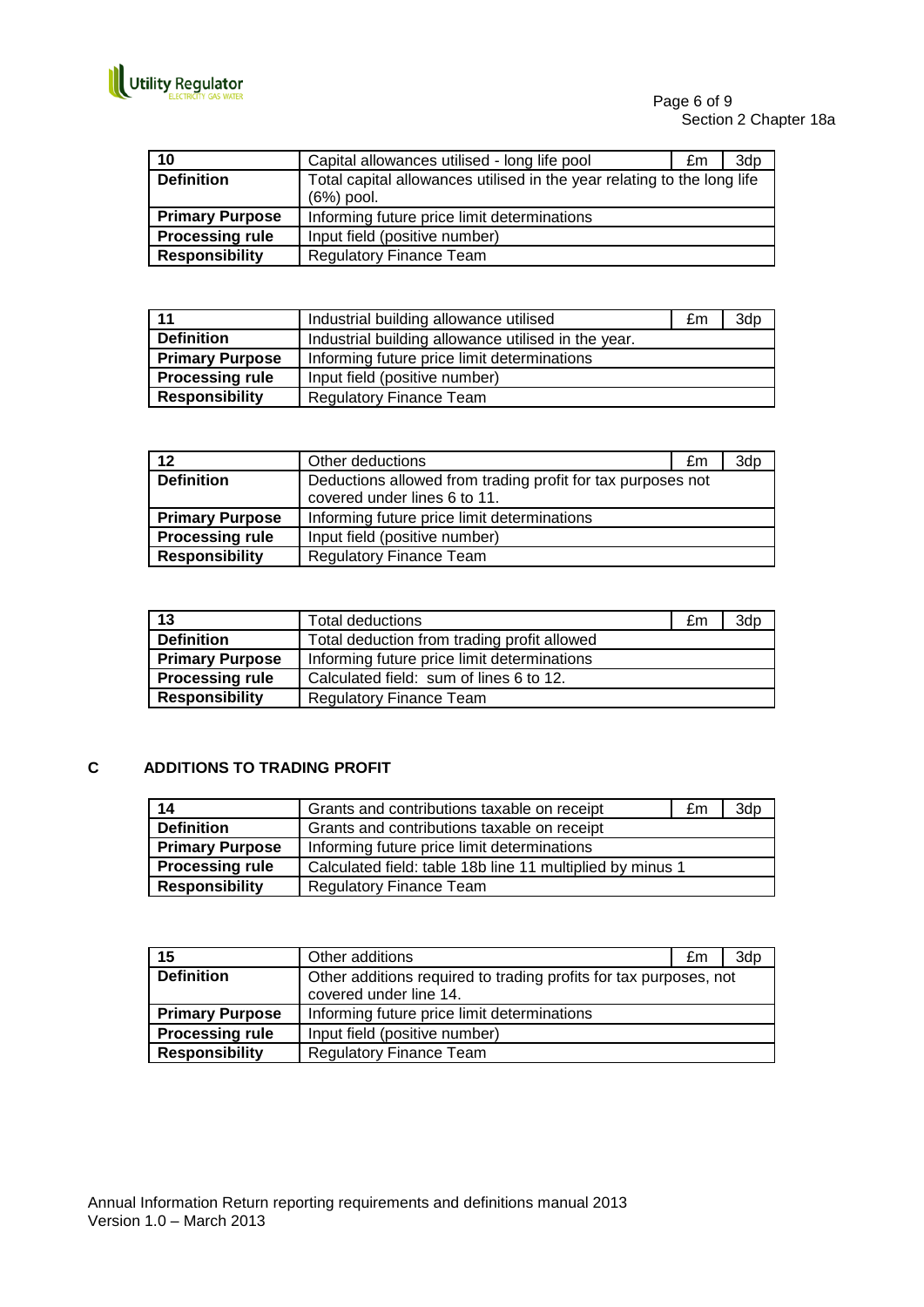

Page 7 of 9 Section 2 Chapter 18a

| 16                     | Total additions                                               | £m | 3dp |
|------------------------|---------------------------------------------------------------|----|-----|
| <b>Definition</b>      | Total additions required to trading profits for tax purposes. |    |     |
| <b>Primary Purpose</b> | Informing future price limit determinations                   |    |     |
| <b>Processing rule</b> | Calculated field: sum of lines 14 and 15                      |    |     |
| <b>Responsibility</b>  | <b>Regulatory Finance Team</b>                                |    |     |

| 17                     | Trading profit for tax                                               | £m | 3d <sub>p</sub> |
|------------------------|----------------------------------------------------------------------|----|-----------------|
| <b>Definition</b>      | Trading profit for tax taking into account all recognised deductions |    |                 |
|                        | and additions required in the year.                                  |    |                 |
| <b>Primary Purpose</b> | Informing future price limit determinations                          |    |                 |
| <b>Processing rule</b> | Calculated field: sum of lines 5 and 16 minus line 13                |    |                 |
| <b>Responsibility</b>  | <b>Regulatory Finance Team</b>                                       |    |                 |

| 18                     | Adjusted trading profit for tax                                                                                                                                                                  | £m | 3dp |
|------------------------|--------------------------------------------------------------------------------------------------------------------------------------------------------------------------------------------------|----|-----|
| <b>Definition</b>      | Adjusted trading profit for tax. This line should show the effect of<br>any adjustments to trading profit for tax, e.g. losses brought<br>forward or adjustments arising from the previous year. |    |     |
| <b>Primary Purpose</b> | Informing future price limit determinations                                                                                                                                                      |    |     |
| <b>Processing rule</b> | Input field                                                                                                                                                                                      |    |     |
| <b>Responsibility</b>  | <b>Regulatory Finance Team</b>                                                                                                                                                                   |    |     |

| 19                     | Current tax charge                                                | £m | 3dp |
|------------------------|-------------------------------------------------------------------|----|-----|
| <b>Definition</b>      | The current tax charge on profits from ordinary activities in the |    |     |
|                        | report year taken from the submitted computation.                 |    |     |
| <b>Primary Purpose</b> | Informing future price limit determinations                       |    |     |
| <b>Processing rule</b> | Input field                                                       |    |     |
| <b>Responsibility</b>  | <b>Regulatory Finance Team</b>                                    |    |     |

| 20                     | Prior year adjustments                                       | £m | 3dp |
|------------------------|--------------------------------------------------------------|----|-----|
| <b>Definition</b>      | Any decrease or increase in the reporting year's current tax |    |     |
|                        | charge caused by prior year adjustments.                     |    |     |
| <b>Primary Purpose</b> | Informing future price limit determinations                  |    |     |
| <b>Processing rule</b> | Input field                                                  |    |     |
| <b>Responsibility</b>  | <b>Regulatory Finance Team</b>                               |    |     |

| 21                     | Payments for group relief                                                           | £m | 3d <sub>p</sub> |
|------------------------|-------------------------------------------------------------------------------------|----|-----------------|
| <b>Definition</b>      | Any payments made to or received from group companies for<br>transferral of losses. |    |                 |
|                        |                                                                                     |    |                 |
| <b>Primary Purpose</b> | Informing future price limit determinations                                         |    |                 |
| <b>Processing rule</b> | Input field                                                                         |    |                 |
| <b>Responsibility</b>  | <b>Regulatory Finance Team</b>                                                      |    |                 |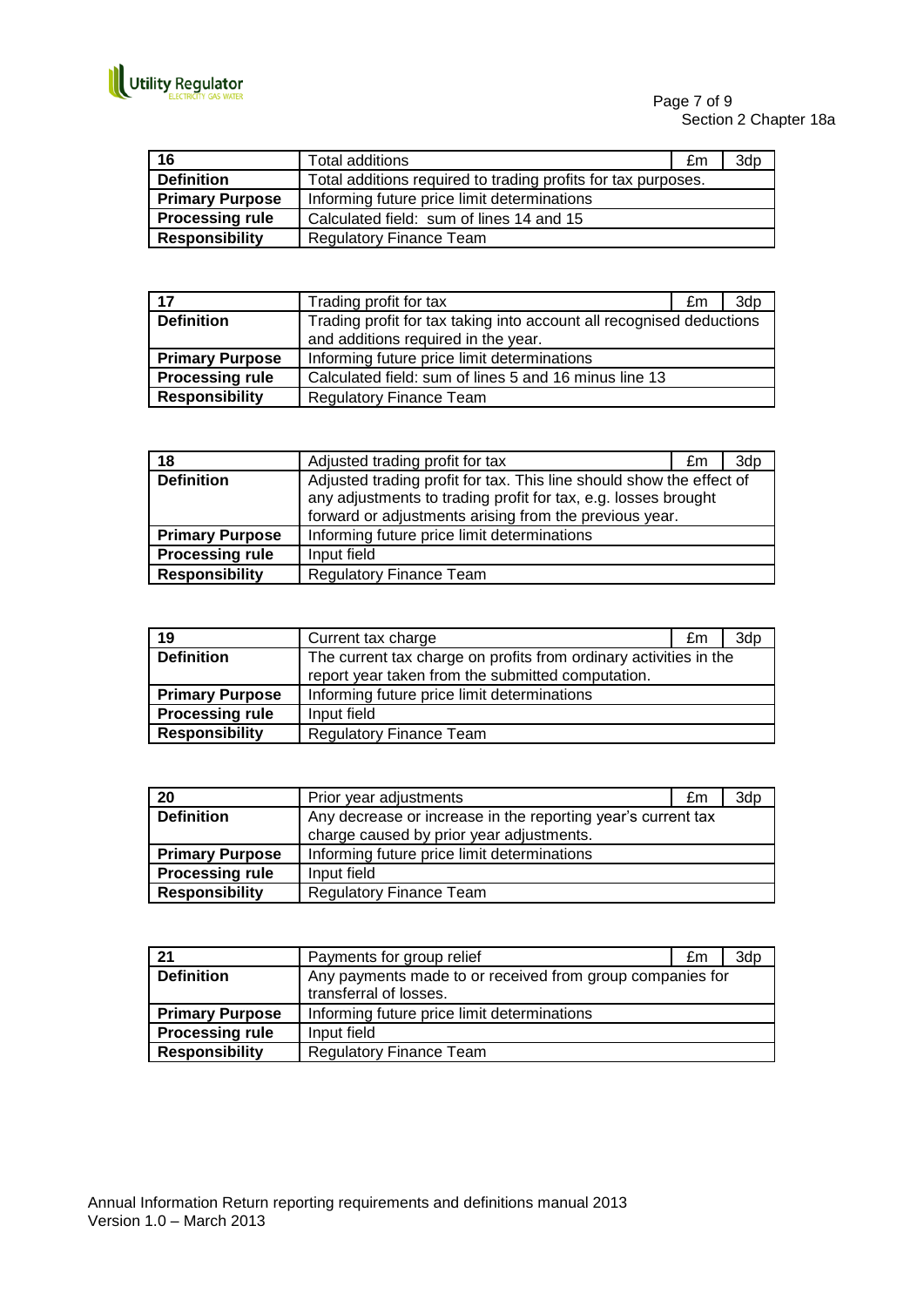

Page 8 of 9 Section 2 Chapter 18a

| 22                     | Total current tax charge                                                                                                                             | £m | 3dp |
|------------------------|------------------------------------------------------------------------------------------------------------------------------------------------------|----|-----|
| <b>Definition</b>      | The total current tax charge for the year incorporating the current<br>year's tax charge, prior year's adjustments and payments for<br>group relief. |    |     |
| <b>Primary Purpose</b> | Informing future price limit determinations                                                                                                          |    |     |
| <b>Processing rule</b> | Calculated: the sum of lines 19 to 21                                                                                                                |    |     |
| <b>Responsibility</b>  | <b>Regulatory Finance Team</b>                                                                                                                       |    |     |